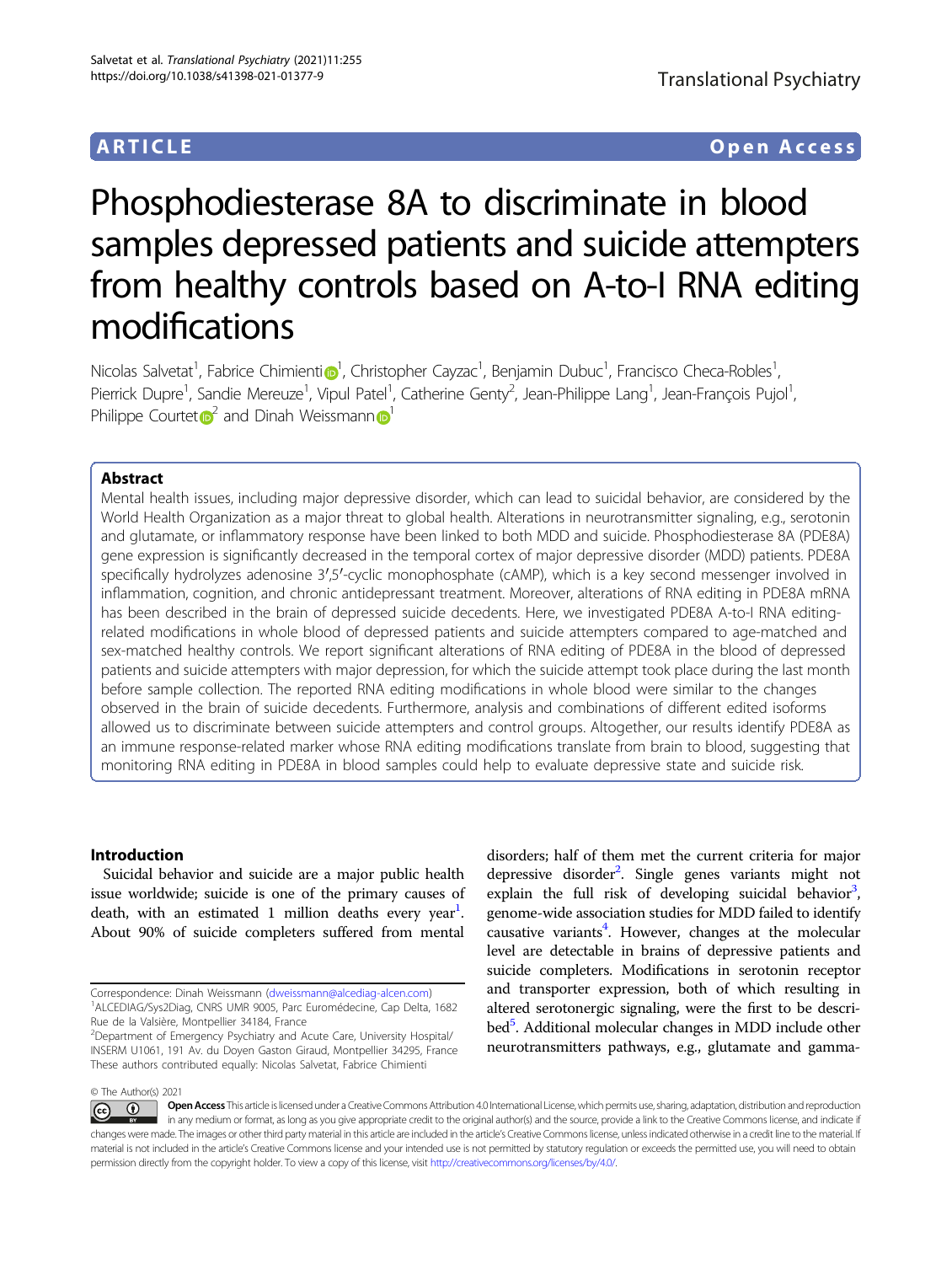aminobutyric acid<sup>6</sup>. Alterations of inflammatory response have also been linked to both MDD and suicide (for review see ref.<sup>[7](#page-9-0)</sup>). A close interaction between immune system activation and changes in brain circuits related to mood and behavior has been described<sup>[8](#page-9-0)</sup>. Deterioration of the normal structure and function of microglia, possibly caused by inflammatory signals, can lead to depression<sup>9</sup>. It is now admitted that depressed individuals display dysregulation of immune system (for review see ref.  $^{10}$  $^{10}$  $^{10}$ ). Very recently, an association between pro-inflammatory cytokines and brain activation has been identified in patients with MDD and vulnerability to suicide<sup>11</sup>. A significant increase in depressive symptoms was observed in subjects injected with Lipopolysaccharide from Salmonella abortus, suggesting a direct link between immune response and mood altera- $\[\text{tion}\]^{12}$ . Occurrence of severe depression with suicidal ideation in patients undergoing interferon (IFN) treatment is well documented (for review see ref.  $\frac{13}{2}$ ), suggesting strong connections between inflammation and depression. Inflammation can modify dopaminergic, serotoninergic, and glutamatergic systems (for review see ref.  $^{14}$  $^{14}$  $^{14}$ ).On the opposite, type I interferon signaling was recently shown to be altered in blood cells of patients suffering from severe recurrent depression<sup>15</sup>.

Transcriptomic and epi-transcriptomic studies have recently identified peripheral markers of suicide risk (for review see ref.  $^{16}$ ). Significant differences in the methylation patterns associated with astrocytic alterations have been described in depression and suicide $17$ . In the central nervous system (CNS), RNA editing is an essential cellular mechanism for diversifying the transcriptome. Introducing codon changes in mRNAs encoding key proteins for nervous system activity, including glutamate and serotonin receptors, has been shown to modulate their activity<sup>18</sup>. Major changes in RNA editing patterns have been correlated with neuronal disease pathogenesis $19$ . Adenosine Deaminase Acting on RNA (ADARs), the enzymes responsible for A-to-I editing of RNAs, have been implicated in immune regulation<sup>20</sup>. Interestingly, the  $p150$ isoform of ADAR1 (ADAR1a) is induced by a variety of inflammatory mediators, including TNF-alpha and IFNalpha<sup>21</sup>. Upregulated expression of ADAR1 was also observed in the dorsolateral prefrontal cortex of major depressive suicide victims $22$ . We have previously shown that region-specific alterations of A-to-I RNA editing of 5HT2CR occur in different areas of the prefrontal cortex in suicide decedents<sup>[23](#page-10-0)</sup>. More recently, region-specific RNA editing alterations of an immune response marker, phosphodiesterase 8A (PDE8A), were described in the cortex of suicides with major depression $^{24}$ . Cyclic nucleotide phosphodiesterases are a family of enzymes which selectively hydrolyze cAMP, cGMP or both, and thus affect Gprotein-coupled signal transduction (for review see ref.  $25$ ). The pre-mRNA of PDE8A has previously been shown to be post transcriptionally edited by  $ADARs^{26}$  in T cells from systemic lupus erythematosus (SLE) patients and in T cells activated with type I interferon<sup>27</sup>. There is a high prevalence of depression in SLE patients $^{28}$ .

The aim of the study is to evaluate in blood RNA editing modifications of PDE8A, already described in brain, in depressed patients. We have investigated alterations of PDE8A RNA editing in the blood of controls, depressed patients and suicide attempters with major depression and identified specific combinations to discriminate between these groups.

#### Materials and methods

#### Subjects and clinical assessment

This monocentric study was conducted in the CHRU of Montpellier according to the principles of the Helsinki Declaration of 1975 and its successive updates, and was approved by the French local Ethical Committee (CPP No. A01978-41). The samplings were performed under the expertise of Prof. Philippe Courtet, in charge of the Psychiatry collection of the Centre de Resources Biologiques at Montpellier Hospital.

Participants ( $MDD = DEP + SA$ ), were recruited from September 2016 to January 2019 among the outpatients of the Department of Emergency Psychiatry and Post-Acute Care (CHRU of Montpellier). Age-matched, race-matched, and sex-matched control subjects were recruited from a list of volunteers from the Clinical Investigation Center (CHRU of Montpellier). All participants, aged between 18 and 65 years, understood and signed a written informed consent before entering the study.

The study included three groups: i) healthy controls (Ctrl,  $n = 99$ ), which includes individuals with no history of any major DSM-IV axis I disorder and of suicidal behavior/act; ii) depressed patients (DEP;  $n = 101$ ): depressed patients without any records of suicidal act lifetime and iii/ Suicide attempters (SA;  $n = 84$ ): depressed patients with a history of at least one suicide attempt (defined as any act carried out with some intent to die) during the last month before sample collection. All patients met the MDD criteria in Diagnostic and Statistical Manual of Mental disorders IV (DSM-IV) using the Mini-International Neuropsychiatric Interview. During the standardized interview, psychiatrists managed the French version of the Montgomery-Åsberg Depression Rating Scale  $(MADRS)^{29}$  $(MADRS)^{29}$  $(MADRS)^{29}$  and the 30-item Inventory of Depressive Symptomatology, Clinician Rated (IDS-C[30](#page-10-0))<sup>30</sup> to score the depression. Depression severity levels, i.e., low, moderate, and severe were defined by  $7 \leq MADRS \leq$ 19 and/or 12 ≤ IDSC-30 ≤ 23, 20 ≤ MADRS ≤ 34 and/or  $24 \leq \text{IDSC-30} \leq 36$ ,  $\text{MADRS} \geq 35$  and/or  $\text{IDSC-30} \geq 37$ , respectively. The severity of the most severe suicide attempt was evaluated with the Risk Rescue Rating Scale  $(RRRS)^{31}$  $(RRRS)^{31}$  $(RRRS)^{31}$ , which measures the medical danger of the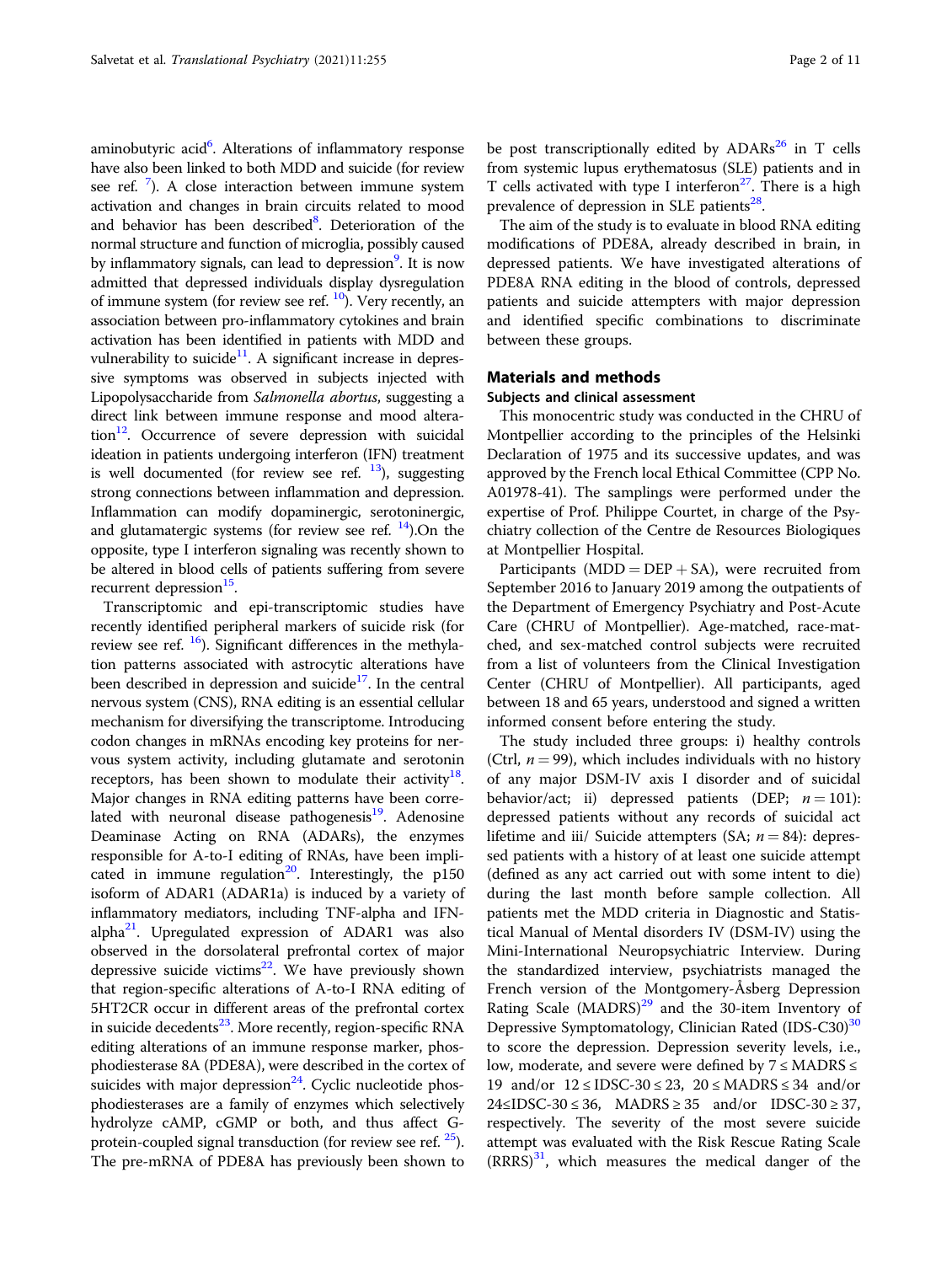attempt (risk factors) and the probability of being rescued (rescue factors), and the 19-item Suicide Intent Scale (SIS), which evaluate the intent to die.

#### RNA extraction and qualification from whole blood

Samples were retrieved in PAXgene™ blood RNA tubes, which are optimized for stabilization of RNA, and distributed randomly in the different sets of extractions. Total RNAs were isolated using the MagNA Pure 96 Cellular RNA Large Volume Kit (LifeScience), according to the manufacturer's protocol. During sample preparation and RNA extraction, standard precautions were taken to avoid RNA degradation by RNAses. Total RNA concentrations and quality levels were determined with Qubit Fluorometer (Invitrogen) and LabChip (Perkin-Elmer, HT RNA Reagent Kit) instruments, respectively. Only samples with RIN number >7 were taken into consideration for further analysis.

#### Reverse transcription and quantitative real-time PCR

Reverse transcription was carried out on  $12.5$  ng/ $\mu$ L of RNA per sample using the Takara kit (PrimeScript RT, Takara). The resulting cDNA was combined with Taq-Man universal PCR Master Mix (Applied Biosystems) and with the following specific gene probes: ADAR1-1 (ADAR1a-p150) (Hs01020780), ADAR1-5 (ADAR1-bp110) (Hs01017596), ADAR2 (Hs00210562), PDE8A (Hs0 0400174), GAPDH (Hs02758991), HPRT1 (Hs02800695), TBP (HS00427620) and PGK1 (Hs99999906) (Life Technologies) in  $20 \mu L$  final volume. Quantitative PCRs were performed in 384-well plates on LightCycler 480 Real Time PCR instrument (Roche). The analysis was performed using a second derivative absolute quantification, normalized by the geometric mean of four housekeeping genes (HPRT1, GAPDH, TBP, and PGK1).

#### Next generation sequencing (NGS) library preparation and sequencing

For NGS library preparation, we chose a targeted approach to selectively sequence the region of interest within intron 9 of the PDE8A gene (Suppl Fig. 1A). Validated PCR primers were used to amplify the region of interest by PCR (Suppl Fig. 2). NGS library preparation has been detailed elsewhere<sup>32</sup>. Experiments were performed five times independently for each sample.

#### Bioinformatics analysis of sequencing data

The sequencing data were downloaded from the NextSeq500 sequencer (Illumina) and demultiplexed as fastq file. The procedure for sequencing quality evaluation, trimming, and alignment has been described previously $32$ . Calling of edited position was run using an inhouse script, which counts the number of different nucleotides in each genomic location ("base count"). For

each position, the script computes the percentage of reads that have a "G" [Number of "G" reads / (Number of "G" reads + Number of "A" reads)  $*$  100]. The genomic location "A" reference with percentage in "G" reads > 0.1 are automatically detected by the script and are considered as "A-to-I edition site" (Suppl Fig. 1B). The last stage was to compute the percentage of all possible isoforms of PDE8A transcripts. By definition the relative proportion of RNA editing at a given editing "site" represents the sum of editing modifications measured at this unique genomic coordinate. An mRNA isoform is a unique molecule that may or may not contain multiple editing modifications on the same transcript. For example, the PDE8A mRNA isoform BC contains a modification on both site B and site C within the same transcript. A relative proportion of at least 0.1% was set as the threshold in order to be included in the analysis.

#### Statistical analysis of data

All statistics and figures were computed with the "R/ Bioconductor" statistical open source software<sup>33</sup>. RNA editing values are usually presented as means ± standard error of the mean (SEM). A differential analysis was carried out with the non-parametric Wilcoxon rank sum test and the Welch's t-test. With the multiple testing methodologies, it is important to adjust the  $p$ -value of each editing isoforms to control the false discovery rate (FDR). The Benjamini and Hochberg (BH) procedure $34$  was applied on all statistical tests with the "multtest package" and an adjusted  $p$ -value below 0.05 was considered as statistically significant. Relative proportion of editing levels was normally distributed and consequently no normalization was applied.

A random forest (RF) approach was applied to assess the RNA editing isoform combinations of PDE8A mRNA transcript. The concept of aggregating the results of many decision trees has resulted in a stable algorithm, robust to noisy data<sup>35</sup>. Random forest require the use of a training set used to build the model and a test set to validate it. We have shared our data set: 2/3 of the dataset ( $n = 125$ ) are used for the learning phase and 1/3 are used for the test phase  $(n = 50)$ . This sharing has been randomized and respect the initial proportion of the various statutes in each sample. To estimate RF parameters, we used the 10-fold cross-validation method. For these approaches, we used the "randomForest package 4.6-14" of the R software version 3.5.3 with mtry  $= 2$ , ntree  $= 1000$  as parameters for the model. Results of best RF model selected are represent by ROC curve and diagnostic performance on test phase.

#### Results

#### Subjects

A paired case–control design was used to control demographic and assay variance. Potential confounding factors such as sex, age, educational level, or BMI were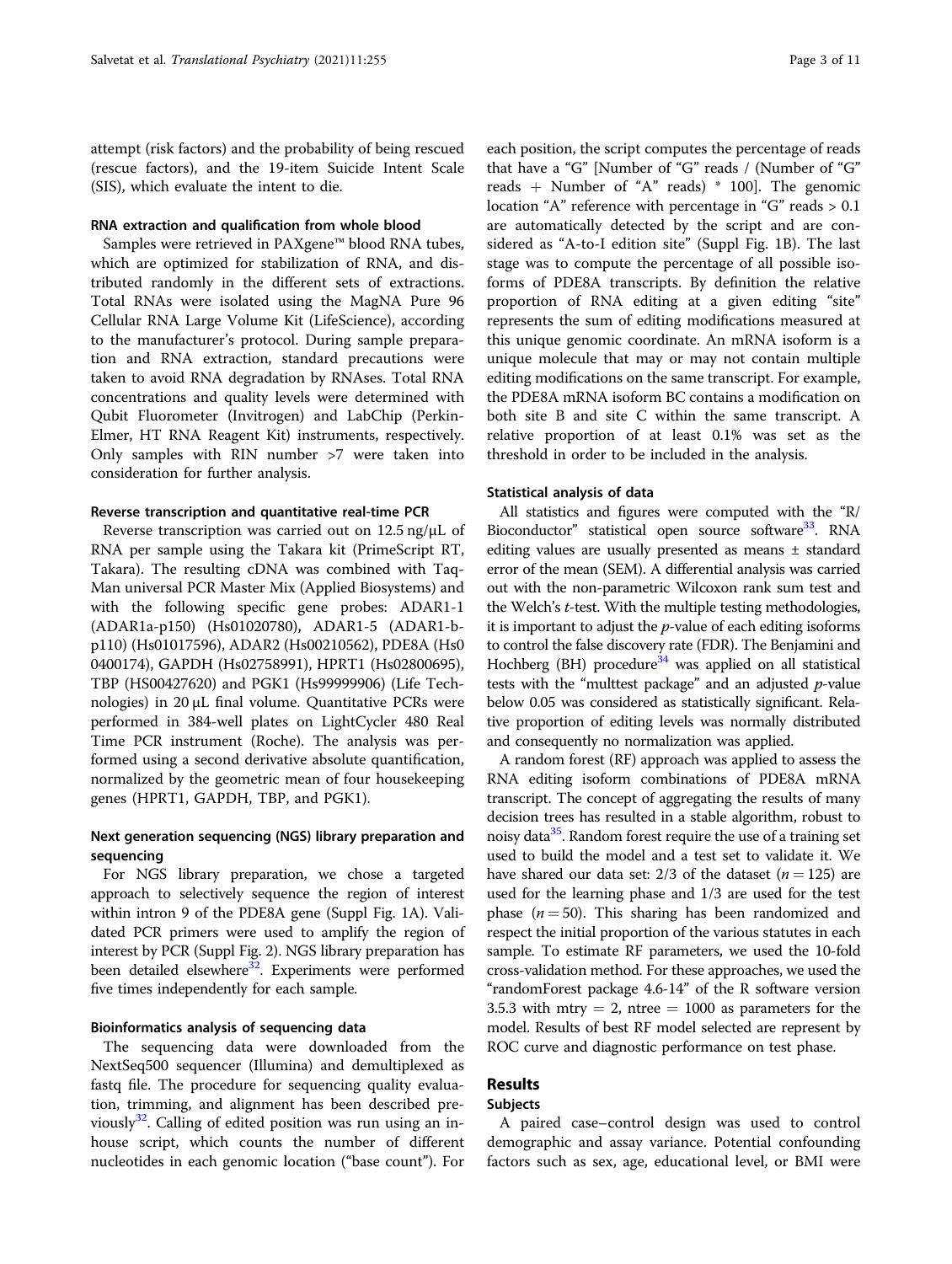|                                        | <b>Total sample</b> | Controls         | <b>DEP</b>         | SA                 |
|----------------------------------------|---------------------|------------------|--------------------|--------------------|
| Demographics                           |                     |                  |                    |                    |
|                                        | $\eta$              | $\boldsymbol{n}$ | $\boldsymbol{n}$   | $\boldsymbol{n}$   |
| Number                                 | 284                 | 99               | 101                | 84                 |
| Age (min-max)                          | $18 - 67$           | $18 - 64$        | $18 - 67$          | $18 - 60$          |
| Age (mean $\pm$ SD)                    | 39.3 (±13.5)        | 41 $(\pm 14.4)$  | 40.1 (±12.9)       | 36.3 (±12.9)       |
| $p$ value (vs. Ctrl)                   |                     |                  | 0.63               | 0.022              |
| p value (vs. DEP)                      |                     |                  |                    | 0.051              |
| Gender                                 |                     |                  |                    |                    |
| Male $(n(\%))$                         | 102 (35.9%)         | 40 (40.4%)       | 39 (38.6%)         | 23 (27.4%)         |
| Female $(n(\%))$                       | 182 (64.1%)         | 59 (59.6%)       | 62 (61.4%)         | 61 (72.6%)         |
| $CRP$ (mean $\pm$ SEM)                 | $3(+0.5)$           | 2.4 $(\pm 0.5)$  | 2.3 $(\pm 0.5)$    | 4.7 $(\pm 1.3)$    |
| p value (vs. Ctrl)                     |                     |                  | 0.89               | 0.097              |
| $p$ value (vs. DEP)                    |                     |                  |                    | 0.086              |
| BMI (mean $\pm$ SD)                    | 23.89 (±4.79)       | 24.4 $(\pm 4.1)$ | $23.47 (\pm 4.5)$  | 23.7 (±5.87)       |
| Years of education (mean $\pm$ SD)     | 14.01 $(\pm 2.43)$  | 14.3 $(\pm 2.3)$ | 14.15 $(\pm 2.27)$ | 13.12 $(\pm 2.77)$ |
| Substances addiction                   |                     |                  |                    |                    |
| Tobacco smoking (n (%))                | 111 (39.1%)         | 16 (16.2%)       | 46 (45.5%)         | 49 (58.3%)         |
| $p$ value (vs.DEP)                     |                     |                  |                    | 0.76               |
| Alcohol use disorder (n (%))           | 31 (10.9%)          | $0(0\%)$         | 15 (14.9%)         | 16 (19%)           |
| p value (vs. DEP)                      |                     |                  |                    | 1                  |
| Other substances use disorder (n (%))  | 19 (6.7%)           | $0(0\%)$         | $9(8.9\%)$         | 10 (11.9%)         |
| $p$ value (vs. DEP)                    |                     |                  |                    | $\mathbf{1}$       |
| Psychotropic treatments                |                     |                  |                    |                    |
| Anxiolytics (n (%))                    |                     | <b>NA</b>        | 55 (54.5%)         | 51 (60.7%)         |
| Hypnotics and sedatives (n (%))        |                     | <b>NA</b>        | 14 (13.9%)         | 16 (19%)           |
| Antidepressants (n (%))                |                     | <b>NA</b>        | 60 (59.4%)         | 53 (63.1%)         |
| Antipsychotics (n (%))                 |                     | <b>NA</b>        | 40 (39.6%)         | 26 (31%)           |
| Antiepileptics (n (%))                 |                     | <b>NA</b>        | 22 (21.8%)         | 15 (17.9%)         |
| Mean treatment uptake (mean $\pm$ SEM) |                     | <b>NA</b>        | 2.1 $(\pm 0.1)$    | 2.2 $(\pm 0.2)$    |
| $p$ value (vs. DEP)                    |                     |                  |                    | 0.65               |
| Clinical characteristics               |                     |                  |                    |                    |
| Average MADRS score (mean $\pm$ SD)    | $0.65 (\pm 1.25)$   | 26.03 (±10.14)   | 28.99 (±9.55)      | 23.94 (±10.99)     |
| Average IDSC30 score (mean $\pm$ SD)   | $2.01 (\pm 2.46)$   | 32.2 (±11.25)    | 34.87 (±10.02)     | 32.73 (±12.18)     |
| $p$ value (vs. Ctrl)                   |                     |                  | < 0.0001           | < 0.0001           |
| Degree of severity                     |                     |                  |                    |                    |
| No depression $(n \, (%))$             |                     | 99 (100%)        | 0                  |                    |
| Low severity $(n \, (%)$               |                     |                  | 19 (18.81%)        | 8 (9.52%)          |
| Moderate severity (n (%))              |                     |                  | 41 (40.59%)        | 36 (42.86%)        |
| High severity (n (%))                  |                     |                  | 31 (30.69%)        | 30 (35.71%)        |
| Very high severity (n (%))             |                     |                  | 10 (9.90%)         | 10 (11.90%)        |

#### <span id="page-3-0"></span>Table 1 Demographic characteristics of participants and psychiatric diagnosis of patients.

Data are the mean ± SEM. p-values of main characteristics are displayed with the Student's t-test. p-value of psychotropic treatments are displayed with the chisquared-test.

CTRL healthy controls, DEP depressive patients, SA suicide attempters, BMI body mass index.

not statistically different between groups (Table 1). The inflammation marker CRP was not statistically different between groups, though there was a trend to higher CRP in suicide attempters. We observed a marked association in substance abuse disorders in depressed patients (Table 1). Two different clinical evaluations were considered to confirm the presence or absence of psychiatric disorders, namely MADRS and IDS-C30. We observed a significant association ( $r^2$  = 0.90,  $p$  < 0.0005) between the two evaluations (Suppl Fig. 3), suggesting a correct assignment of patients and a relative homogeneity in the scoring of depression. Depressed patients (DEP: depressed patients without any history of suicide and SA: suicide attempters) had significantly higher scores in both MADRS and IDSC-30 than controls (Table 1). We chose to discard the small group of low severity depression patients (Table 1) from the analysis to work on a group of patients with a wellcharacterized depressive state (MADRS > 20 or IDSC30 > 24). All patients were treated, and treatments were classified into five categories: antidepressant, antipsychotics,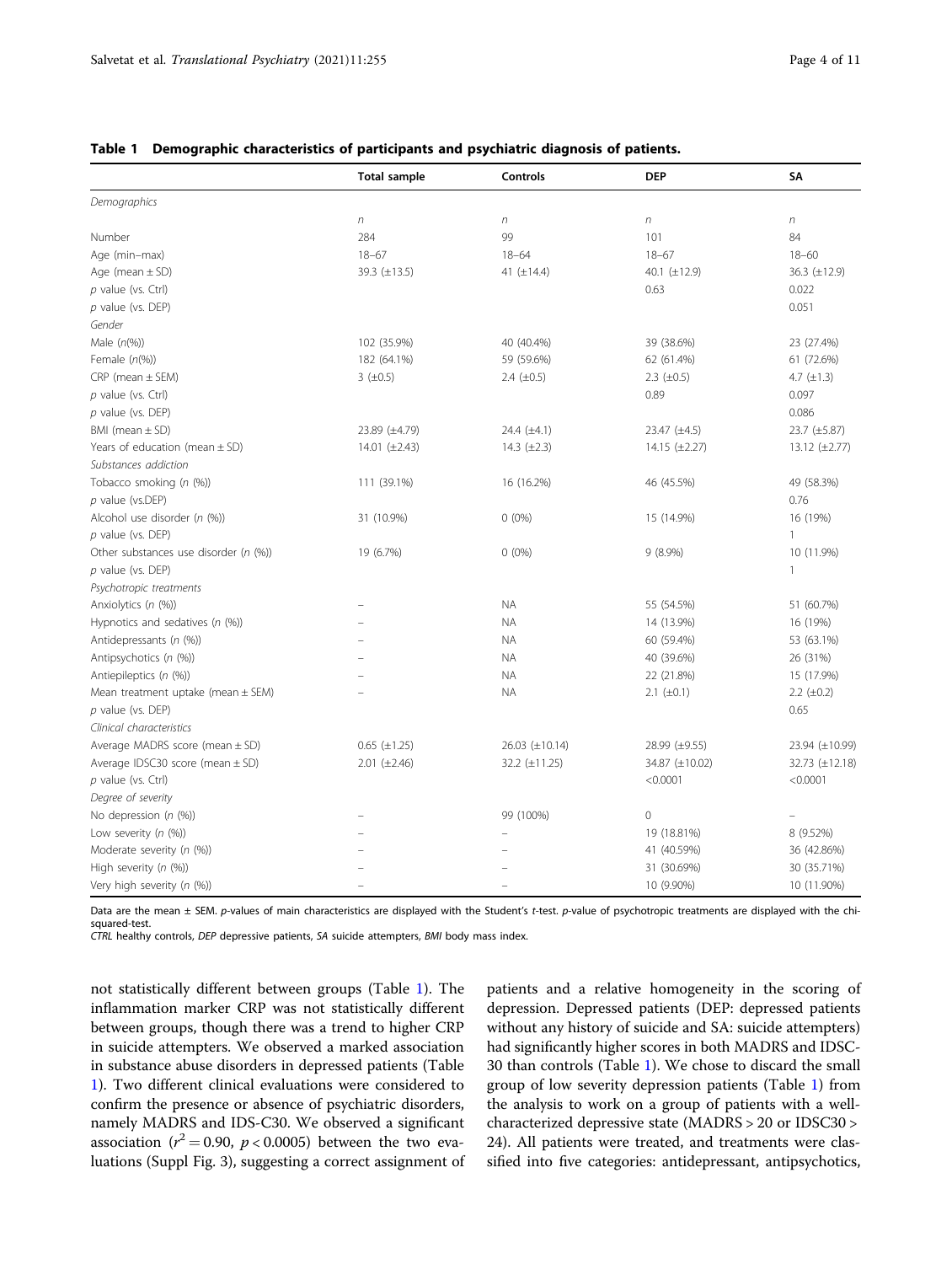anxiolytics, hypnotics/sedatives and antiepileptics. Treatments categories did no significantly differ between DEP and SA groups (Table [1](#page-3-0)). Principal Component Analysis for the four categories of treatments did not show a significant clustering of patients (Suppl Fig. 4), suggesting that the possible impact of treatments on the modifications of RNA editing would be to be similar for both DEP and SA groups.

#### Characterization of PDE8A pre-mRNA intron 9 editing sites

In the 225 bp sequence studied here in whole blood, we observed the presence of five sites whose editing rates were above the 0.1% threshold (Fig. 1A). Sites A, G, H, I J, K, L, M and N (Suppl Fig. 2) were only observed with a very low editing rate, e.g., <0.05% and were therefore excluded from further analysis. We observed a high rate of editing at site B, i.e., approx 20% editing (Fig. 1A), with a similar editing ratio to previously described in the brain. The other four sites considered were consistently edited in all samples, with editing ratios between 0.2–0.6% (Fig. 1B).

Overall, we observed a comparable profile with isoforms of PDE8A mRNA (Fig. 1C, D). Isoform B was the most

prominent isoform, all other isoforms being edited below 0.5%. Similar to editing sites, isoforms C, D, E and F were present at low levels. Interestingly, editing at site B was present in all the isoforms; we did not detect isoforms of more than one site without site B being edited.

#### MDD-induced specific changes in PDE8A mRNA editing

We first run an analysis of the relative mRNA-editing profile of PDE8A in two distinct groups, i.e., healthy controls and depressed patients (MDD,  $DEF + SA$ ). We identified a significant decrease of editing rates at sites B, C, and E between healthy controls and depressed patients (MDD, DEP  $+$  SA, Fig. [2A](#page-5-0), B). Sites D and F were also decreased, though the decline was not statistically significant. When we compared isoforms rather than editing sites alone we found that isoforms B, BC, BD, BE, and BF were significantly decreased in patients vs. healthy controls (Fig. [2](#page-5-0)C, D). Strikingly, the decrease in either site or isoform B was mirrored by a significant increase in the non-edited isoform, i.e., mRNA isoform with no editing at all (Fig. [2](#page-5-0)E). The editing levels for all sites edited above the 0.1% threshold were strongly correlated between each

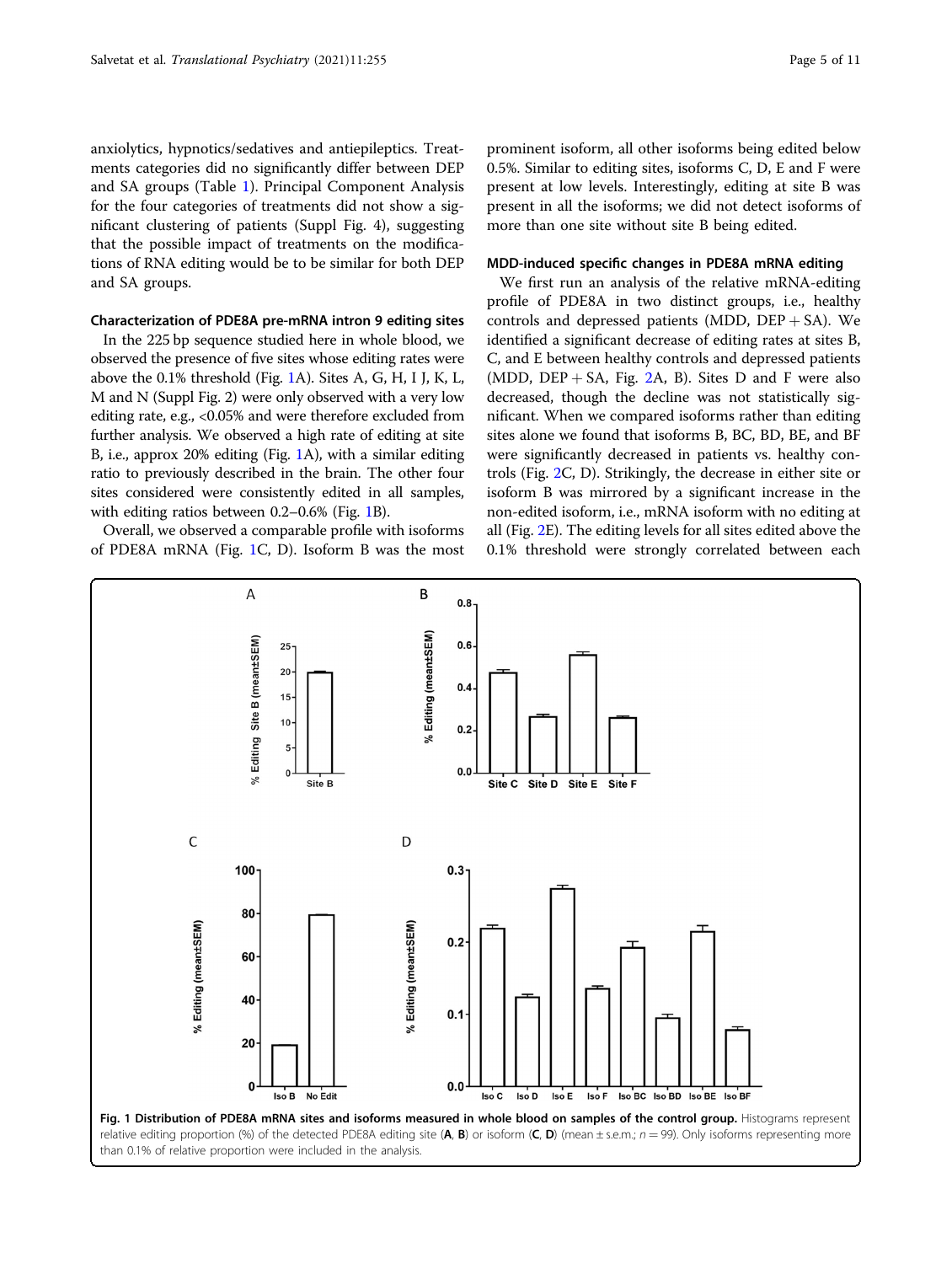<span id="page-5-0"></span>

other, in both controls and MDD groups (Suppl Fig. 5), suggesting that the modifications in editing levels occur in concert within the whole editing island of PDE8A mRNA.

#### Specific changes in PDE8A mRNA editing measured in controls, depressed patients, and suicide attempters

The same analysis was performed on the subpopulations of depressed patients, namely DEP and SA, and compared to the control group. Parallel to the previous analysis, PDE8A RNA editing site B was found to be differentially edited between healthy controls and both DEP and SA, with a significant decrease observed in depressed patients (Fig. [3](#page-6-0)A). A trend of decrease between DEP and SA was observed, which did not reach statistical significance. PDE8A RNA editing levels on site C and E were also significantly decreased between healthy controls, DEP and SA (Fig. [3B](#page-6-0)). There was a trend of decrease between controls and patients for site D and F, though this decrease did not reach statistical significance.

Editing levels in PDE8A isoforms B, BC, BD, BE, and BF were significantly decreased in the two sub groups DEP and SA vs. healthy controls (Fig. [3](#page-6-0)C, D). Here again, the trend of decrease between DEP and SA was not significant. Interestingly, we observed a significant increase for the non-edited isoform in patients, either DEP or SA, (Fig. [3](#page-6-0)E), which mirrored the changes in isoform B in the

opposite direction. As PDE8A RNA editing site B accounts for the vast majority of all edited position, it is likely that the change in editing observed is due to a change in ADAR recruitment rather that a global modification of editing positions.

Overall, these results indicate a significant decrease in PDE8A RNA editing rate between depressed patients and healthy controls. Interestingly, we noted a trend to a further decrease in suicide attempters vs. depressed patients with no history of suicide, though the diminution was not significant.

### Comparison of PDE8A RNA editing modifications in blood and brain

A previous study identified significant variations in PDE8A in the brain of depressed suicide decedents $^{24}$  $^{24}$  $^{24}$ . We thus aimed at comparing the changes in the relative proportions of PDE8A isoforms in blood and brain. As we detected more edited isoforms above the 0.1% threshold in the brain, we only matched the common isoforms identified in both tissues. We compared the changes observed in percentage of mean variations of different isoforms in the brain area BA24 of depressed suicide decedents with the variations identified in the blood of suicide attempters. Strikingly, the directions on variations were similar for all isoforms identified in the blood (Fig.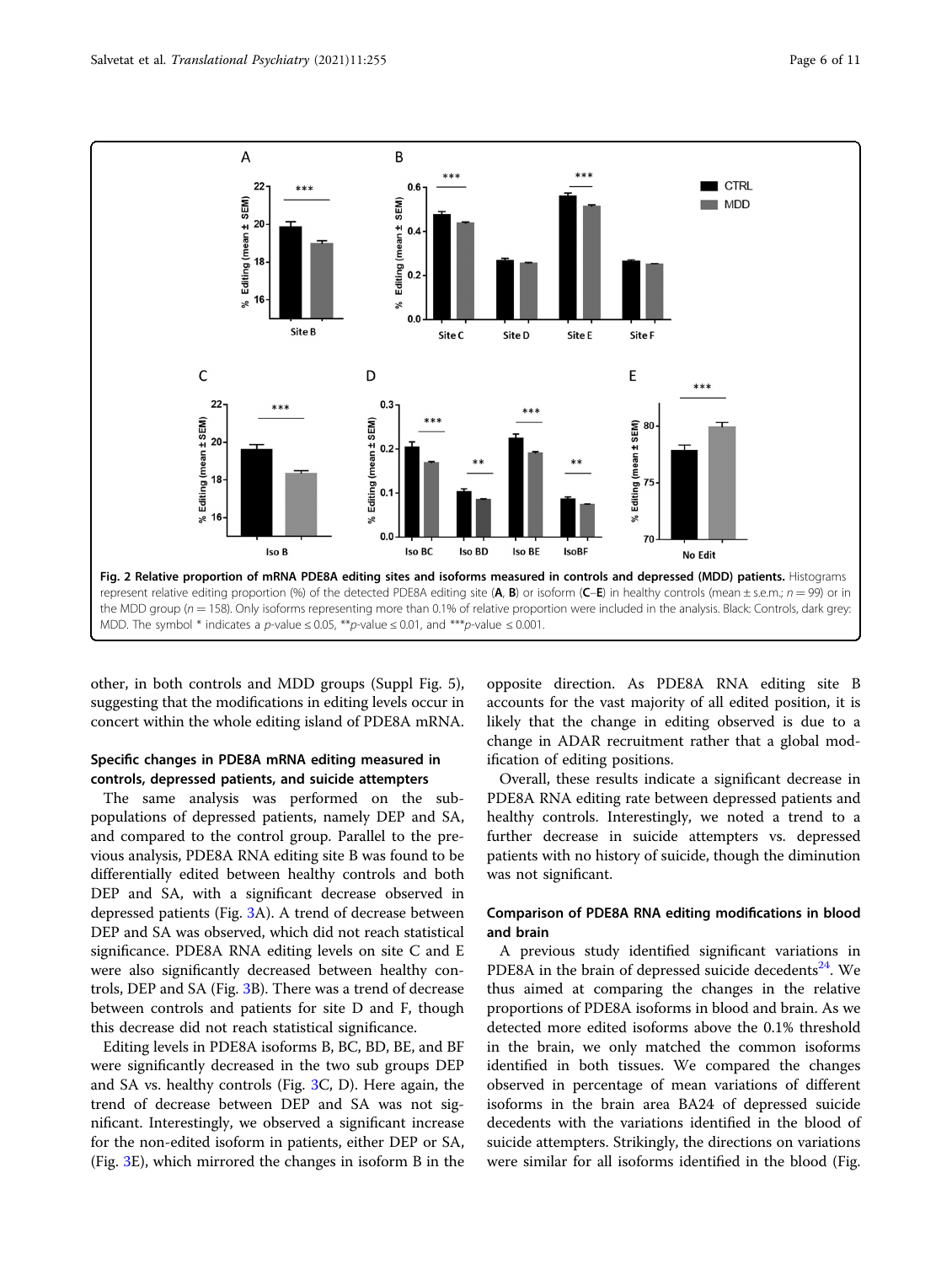<span id="page-6-0"></span>

[4\)](#page-7-0). Isoform B decreased in blood of depressed patients, as in brain of suicide decedents, though to a lesser extent in blood than in the brain area BA24 (−22% in the brain vs. −6.4% in blood). Contrariwise, the combined isoforms BC, BE, and BF decreased approximately twice as much in the blood of depressed patients than in brain of suicide decedents. Isoform BD was significantly decreased in blood, while it remains quite stable in brain.

Overall, we observed that the changes in editing rates of PDE8A isoforms measured in depression and/or suicide were very similar in blood and brain.

#### PDE8A and ADAR deaminases expression levels

Because A-to-I editing can have significant effect on target gene expression, and vice-versa, as to get more information of expression levels of the RNA editing enzymes, we quantified expression levels of PDE8A, ADAR1a, ADAR1B, and ADAR2 in our patient population.

PDE8A mRNA expression was stable between all groups, and we did not detect significant changes in expression (data not shown), suggesting that differential editing in intron 9 has no effect on mRNA levels. When we measured expression levels of the ADAR deaminases, we could not identified any significant modification in expression of ADAR1a (ADAR1-1, p150), ADAR1b (ADAR1-5, p110) or ADAR2 when we

compared depressed patients or suicide attempters vs healthy controls (data not shown). As MDD has no effect on enzyme expression in the blood, these data suggest that the changes observed in editing rates are more likely due to modifications in ADAR activity or recruitment during depressive episodes.

#### Predictive algorithm to detect patients with increased risk to have mood alterations

To evaluate their potentials as diagnostic test to predict suicide risk, all significant RNA Editing isoforms and sites were combined using random Forest (RF) machine learning approach. The diagnostic performance of RF model to separate suicide attempters from controls displayed an AUC ROC =  $0.870$  [0.774; 0.966] (Fig. [5\)](#page-7-0), a specificity of 90% and a sensitivity of 70%. Overall, the identified RNA editing modifications in PDE8A mRNA isolated from blood samples allow accurate and robust detection of depressed patients with history of suicide attempts from controls.

#### **Discussion**

In this study, we used targeted Next-Generation Sequencing to study the PDE8A RNA editing profile in whole blood from controls, depressed patients with no history of suicide attempt and suicide attempters. We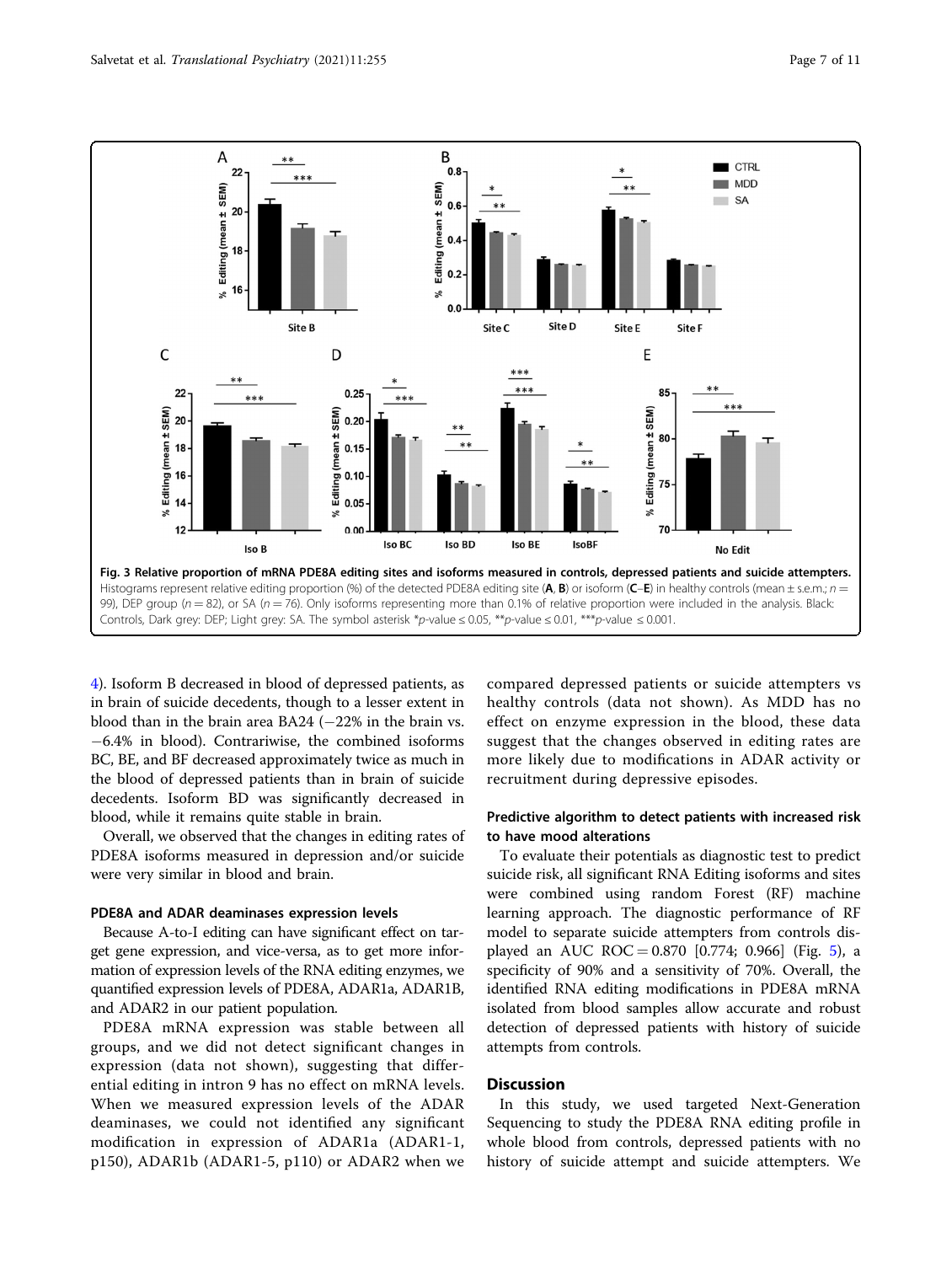<span id="page-7-0"></span>



observed a marked association in substance abuse disorders in depressed patients, which is particularly com-mon and well documented in depression<sup>[36](#page-10-0)</sup>. All patients included in the study were treated with different medications. Treatments were classified into five categories, the distribution of the five classes of treatments among patients being not statistically different between DEP and SA groups. Treatments might however represent a possible bias in the measurement of RNA editing. Some antipsychotic or antidepressant drugs, e.g., aripiprazole, sertindole, or nortriptyline tested in a cellular mode (SHSH-5Y cells) have been shown to modify the RNA

editing profile of the 5HT2CR and to induce an editing profile similar to the one obtained after IFN-alpha treat-ment<sup>[37](#page-10-0)</sup>. Indeed, IFN-alpha is known to induce ADAR1-1 (p150) expression and increase editing of 5HT2CR in SHSH-5Y cells<sup>37</sup>. A recent work shown that PDE8A RNA editing is altered in both HCV patients following interferon alpha treatment and in IFN-alpha-treated SHSY-5Y neuroblastoma cells $^{32}$  $^{32}$  $^{32}$ . In the 225 bp studied in intron 9 of PDE8A, we identified significant alterations of PDE8A RNA editing in both depressed patients and suicide attempters. Editing levels were significantly decreased in all depressed patients, regardless of previous suicide attempt. Of note, suicide attempters had a trend to even lower editing levels when compared to DEP without history of suicide, though the decrease did not reach statistical significance. This decrease could be attributed to both pathology and pharmacology. As the five classes of medications did not cluster in a subgroup of patients, it is likely that the effect of treatments on RNA editing is uniformly distributed between patient groups.

We have previously described alterations in both 5HT2CR and PDE8A RNA editing in the brain of unmedicated suicide decedents<sup>[23](#page-10-0),[24](#page-10-0)</sup>. Moreover, PDE8A RNA editing modifications were shown to be related to depression status in patients with chronic hepatitis C virus (HCV) infection undergoing antiviral combination therapy with IFN- $\alpha$  and ribavirin<sup>32</sup>. If we cannot exclude a possible effect of treatments on PDE8A editing profile, it is likely that the decrease observed in PDE8A RNA editing reflects the changes due to the pathological status of patients. Activation of the immune system might also be involved in the differences observed here between DEP and SA, as illustrated by a trend in the increase of CRP in SA vs. DEP. Editing levels for sites B, C D, E, and F were strongly and positively correlated, suggesting that the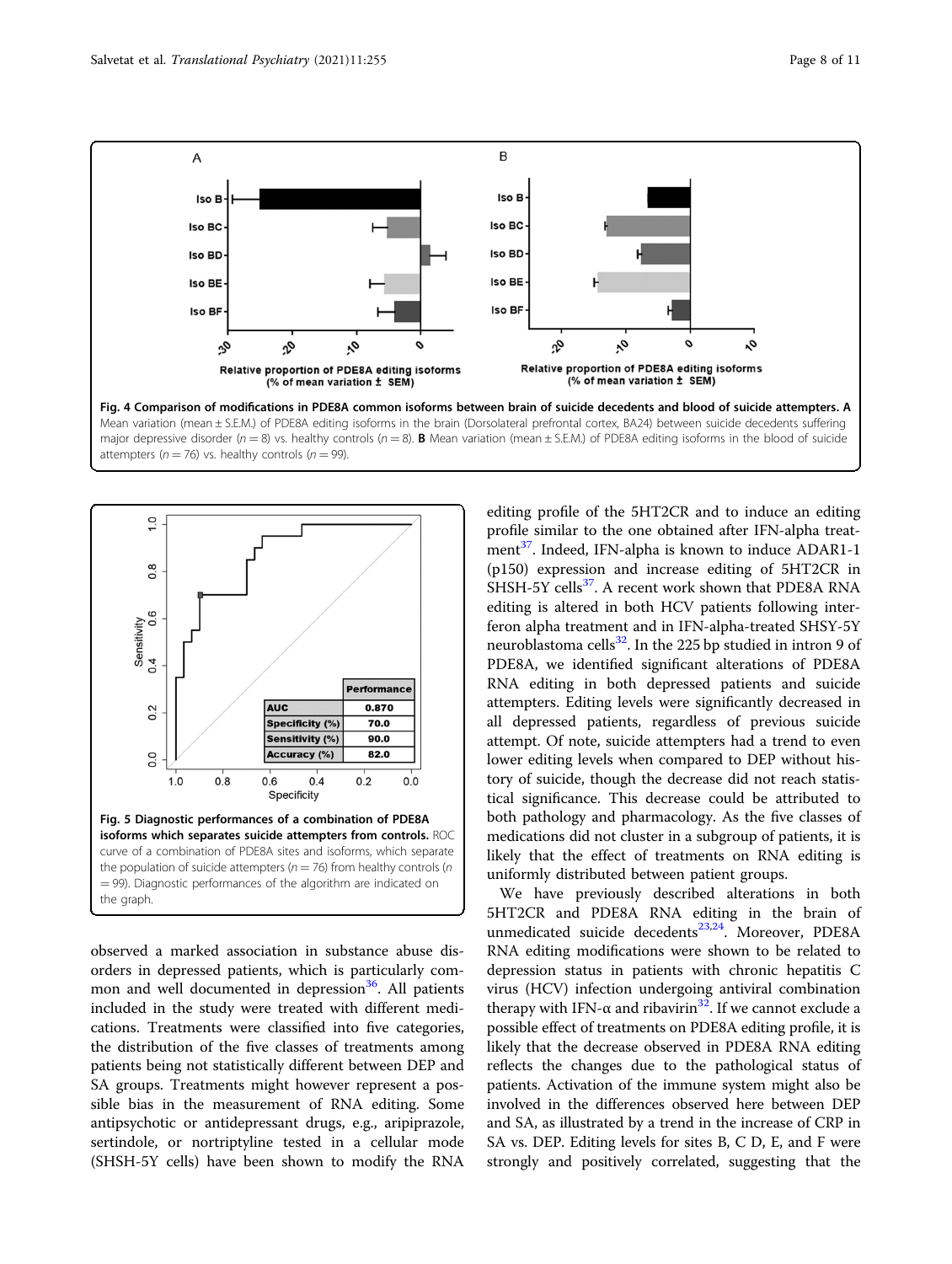modifications in editing levels occurs concomitantly within the whole editing island of PDE8A mRNA, the result being a global decrease in editing activity in patients' blood. PDE8A isoform B, which is by far the major isoform observed in blood, was significantly decreased in patients, while at the same time an increase in the non edited isoform was observed, suggesting a modification in either ADAR expression, activity, or subcellular localization in depression. Moreover, the identified PDE8A RNA editing modifications strongly discriminated depressed suicide attempters form healthy controls.

In a previous work, PDE8A RNA editing profile measured in two brain regions showed that the non-edited isoform was quite stable between controls and suicide decedents $^{24}$  $^{24}$  $^{24}$ . In the blood of MDD patients, the increase in the non-edited isoform is in contrast with what we observed in the brain. In the brain, modifications in both the nature of isoforms and their relative abundance compensate each other, leading to no change in non edited isoform. In blood, we observed a global decrease in RNA editing activity in patients. In this case, the change in editing activity in PDE8A was not due to differential ADAR expression levels between groups, as measured by RT-qPCR. Previous studies suggested that ADARs mRNA and protein expression levels are not consistently associated with RNA editing levels. During brain development, editing levels of neurotransmitter receptors such as 5HTR2CR and GABAAR (Gabra3) increase, despite constant protein expression of ADAR proteins<sup>[38](#page-10-0)</sup>. A recent report of A-to-I RNA editing signatures within the Drosophila brain identified editing differences between nine different neuronal populations, which were site-specific and not driven by changes in ADAR expression, suggesting a complex, targeted regulation of editing levels in key transcripts<sup>39</sup>. Indeed, spatial distribution of ADAR enzymes, and their interaction with partner proteins, which can act as inhibitor or activators, might influence ADARs' editing activity<sup>40</sup>. As gene expression experiments did not show any modification in either PDE8A or ADARs editing enzymes, it is likely that the decrease might result from decreased ADARs activity and/or modified subcellular localization in patients.

A-to-I RNA editing is typically more frequent in brain than in other tissues, both in terms of number of editing sites and editing levels $41$ . A recent survey of RNA editing in six different tissues confirmed that brain contained the highest number of tissue-specific RNA editing events $42$ . Here, the PDE8A RNA editing levels for site B measured in blood were similar to those measured in brain, while editing levels for the four other sites considered were 5 fold less edited than in the brain. RNA editing is known to be strongly tissue-dependent; levels of RNA editing events might also be different in different cell types from the same tissue. It has been shown recently that the landscape

of global RNA editing differs between brain and blood $43$ . Characterization of RNA editing sites in human monocytes showed that RNA editing in blood cells was enriched in intronic region of repetitive elements, most of the sites being edited at lower frequency<sup>[43](#page-10-0)</sup>. RNA editing might have crucial implications in non-brain tissues. As an example, a non-synonymous RNA editing event in the coding region of Filamin A pre-mRNA regulates vascular contraction and diastolic blood pressure and is associated with cardiovascular diseases<sup>44</sup>. Contrary to the recoding editing event in Filamin A, most edited sites are located in repetitive regions, and 90% occur in Alu elements<sup> $42,45$  $42,45$ </sup>. They are usually found as adjacent inverted Alu elements, which form a stem-loop structure triggering ADARs binding<sup>46</sup>. It has been suggested that Alu elements function as editing inducer elements (EIEs), which recruit ADARs and contribute to efficient editing at specific sites $47$ . The region studied here does not belong to an Alu element but rather to a non-repeated intronic element. As intron 9 of PDE8A also form a long stem-loop structure<sup>[24](#page-10-0)</sup>, editing sites located in 3′ to site B, namely sites C, D, E, and F could also possibly serve as inducer elements for editing at site B.

Inflammation is known as a pathogenic factor, possibly explaining a part of physiopathology of depression<sup>[48](#page-10-0)</sup>. Brain tissue from suicide decedents showed increased activation of microglia, which could release proinflammatory and anti-inflammatory mediators such as cytokines and chemokines upon activation (for review see ref.  $49$ ). The association between inflammation and depression also translates in blood. Common genetic variants, including polymorphisms in the genes IL-1β, IL-6, or CRP are involved in both immune activation and depression<sup>[50](#page-10-0)</sup>. Many studies revealed that patients suffering from depression have increased circulating proinflammatory cytokines, such as TNF-α, IL-1β, or IL-6, suggesting that a neuroimmune axis interfacing the immune system and CNS might be involved in the control mood and behavior $51$ . A genome-wide pharmacogenetic study in MDD patients identified single nucleotide polymorphisms in IL-11 and IL-6, which could predict antidepressant response<sup>52</sup>. A discovery approach to identify gene expression changes in suicidality identified a panel of 76 biomarkers, a subcategory of which have biological roles in immune and inflammatory response $53$ . Recent data suggest that peripherally derived chemokines and cytokines can directly act in the brain, and that some immune cells can actually access the brain $54$ . The chronic low-grade inflammation observed during depressive episodes can activate the hypothalamic-pituitary-adrenal (HPA) axis, resulting in an increase in cortisol levels $55$ . Moreover, inflammation induced dysregulation of the tryptophan-kynurenine pathway, which contributes to the neurodegeneration observed in major depression and suicidality<sup>56</sup>.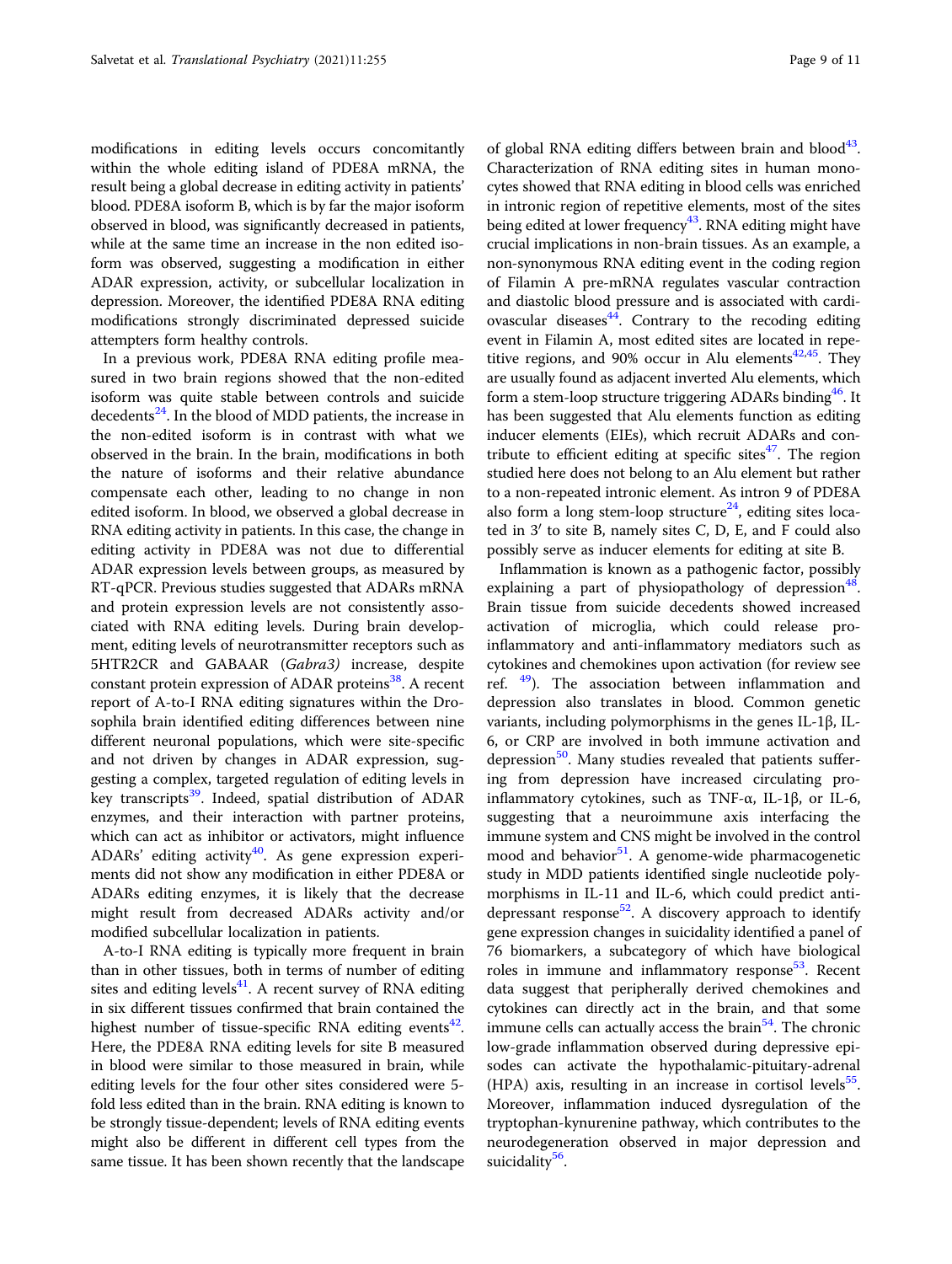<span id="page-9-0"></span>Genome-wide analysis of RNA edited sites in human blood recently revealed a strong enrichment in genes involved in immune system and interferon signaling<sup>40</sup>. PDE8A is an immune response marker, RNA editing of which has been observed in brain and blood. RNA editing is altered in cancer, autoimmune, and neurological disorders (for review see ref.  $\frac{57}{2}$  $\frac{57}{2}$  $\frac{57}{2}$ ). A recent study reported an overall increased RNA editing in  $SLE<sup>58</sup>$ . In that study, patients could even be discriminated by the presence of the IFN-inducible genes' expression signature. Interferons are crucial regulators of the immune system and are known to trigger the protective defenses of the immune system (for review see ref.  $\frac{59}{2}$  $\frac{59}{2}$  $\frac{59}{2}$ . Importantly, Type I interferon can upregulate ADAR1-1 (ADAR1p150), and hence increase general RNA editing activity<sup>37,60</sup>. Treatment of a human glioblastoma cell line with IFN-alpha induced a 5-fold increase in ADAR1a, which was accompanied by significant changes in the editing of serotonin 2C receptor (5HT2CR) mRNA $^{61}$ .

Phosphodiesterases (PDEs) are the only enzymes hydrolyzing adenosine and guanosine 3′,5′-cyclic monophosphates (cAMP and cGMP, respectively), which are key modulators of signal transduction that mediate the cells' response to a broad variety of hormones and neurotransmitters (for review see ref.  $25$ ). Different classes of antidepressants have been shown to increase cAMP pathway in both hippocampus and cortex $62$ . PDE8A is expressed in different brain region, including BA9 and BA24, where it participates in serotonin signaling. PDE8A mRNA is twofold decreased in the temporal cortex of MDD patients<sup>63</sup>. Consistent with our data, Orlowski et al. showed decreased RNA editing in T lymphocytes from SLE patients and in T cells activated with IFN-alpha<sup>[27](#page-10-0)</sup>, suggesting that increased ADAR expression following interferon response might not correlate with ADARs editing activity<sup>[40](#page-10-0)</sup>. Interestingly, serotonin receptors are present on immune cells and serotonin has immuneregulatory effects (for review see ref. [64\)](#page-10-0). Serotonin modulated the release of pro-inflammatory cytokines from monocytes, including IL-1β and IL-6, when stimulated by lipopolysaccharide<sup>65</sup>. Therefore, PDEs are very likely to play an important role in immune cells during inflammation. Noteworthy, PDE8A has been shown in vitro to physically interact with endogenous IκB proteins, and binding to IκB increased enzymatic activity of PDE8A $^{66}$ . Therefore, the transcription factor NF- $\kappa$ B, which is a pivotal mediator of inflammatory response might also participate directly to the regulation of second messenger levels, as cAMP-induced signals might interfere with NF- $\kappa$ B and modulate its actions<sup>67</sup>.

In conclusion, the data presented in this study identified PDE8A as a peripheral immune response-related marker previously documented in the brain. The observation of altered PDE8A RNA editing in the blood in depressed patients, combined with the identification of a combination of isoforms, that allowed discrimination between healthy controls and suicide attempters raises the possibility of providing a molecular signature, whose modifications in blood mirror those occurring in the brain. This suggests that both the central nervous system and the immune system act on the control of mood and behavior. A role of RNA editing in the non-coding intron of PDE8A in both brain and blood might suggest that this non coding intron might have functional role during or after splicing, yet to be identified. The finding that PDE8A RNA editing translated from brain to blood strengthen the association between inflammation and depression, and could pave the way for predictive blood-based biomarkers to evaluate depressive symptoms.

#### Conflict of interest

The authors declare no competing interests.

#### Publisher's note

Springer Nature remains neutral with regard to jurisdictional claims in published maps and institutional affiliations.

Supplementary information The online version contains supplementary material available at <https://doi.org/10.1038/s41398-021-01377-9>.

Received: 17 August 2020 Revised: 19 March 2021 Accepted: 6 April 2021 Published online: 30 April 2021

#### References

- 1. WHO. Preventing Suicide: A Global Imperative. 2014. [http://www.whoint/](http://www.whoint/mental_health/suicide-prevention/world_report_2014/en/) [mental\\_health/suicide-prevention/world\\_report\\_2014/en/](http://www.whoint/mental_health/suicide-prevention/world_report_2014/en/) (2014).
- 2. Cavanagh, J. T., Carson, A. J., Sharpe, M. & Lawrie, S. M. Psychological autopsy studies of suicide: a systematic review. Psychol. Med. 33, 395-405 (2003).
- Perlis, R. H. et al. Genome-wide association study of suicide attempts in mood disorder patients. Am. J. Psychiatry 167, 1499-1507 (2010).
- 4. Flint, J. & Kendler, K. S. The genetics of major depression. Neuron 81, 484-503 (2014).
- 5. Arango, V., Underwood, M. D. & Mann, J. J. Serotonin brain circuits involved in major depression and suicide. Prog. Brain Res. 136, 443-453 (2002).
- 6. Krystal, J. H. et al. Glutamate and GABA systems as targets for novel antidepressant and mood-stabilizing treatments. Mol. Psychiatry 7, S71-S80 (2002).
- 7. Turecki, G. & Brent, D. A. Suicide and suicidal behaviour. Lancet 387, 1227–1239 (2016).
- 8. Bauer, M. E. & Teixeira, A. L. Inflammation in psychiatric disorders: what comes first? Ann. N. Y. Acad. Sci. 1437, 57–67 (2019).
- 9. Yirmiya, R., Rimmerman, N. & Reshef, R. Depression as a microglial disease. Trends Neurosci. 38, 637-658 (2015).
- 10. Wohleb, E. S., Franklin, T., Iwata, M. & Duman, R. S. Integrating neuroimmune systems in the neurobiology of depression. Nat. Rev. Neurosci. 17, 497-511 (2016).
- 11. Conejero, I. et al. Association between baseline pro-inflammatory cytokines and brain activation during social exclusion in patients with vulnerability to suicide and depressive disorder. Psychoneuroendocrinology 99, 236-242 (2019).
- 12. Reichenberg, A. et al. Cytokine-associated emotional and cognitive disturbances in humans. Arch. Gen. Psychiatry 58, 445–452 (2001).
- 13. Pinto, E. F. & Andrade, C. Interferon-related depression: a primer on mechanisms, treatment, and prevention of a common clinical problem. Curr. Neuropharmacol. 14, 743-748 (2016).
- 14. Dooley, L. N. et al. The role of inflammation in core features of depression: insights from paradigms using exogenously-induced inflammation. Neurosci. Biobehav. Rev. 94, 219-237 (2018).
- 15. Mostafavi, S. et al. Type I interferon signaling genes in recurrent major depression: increased expression detected by whole-blood RNA sequencing. Mol. Psychiatry 19, 1267–1274 (2014).